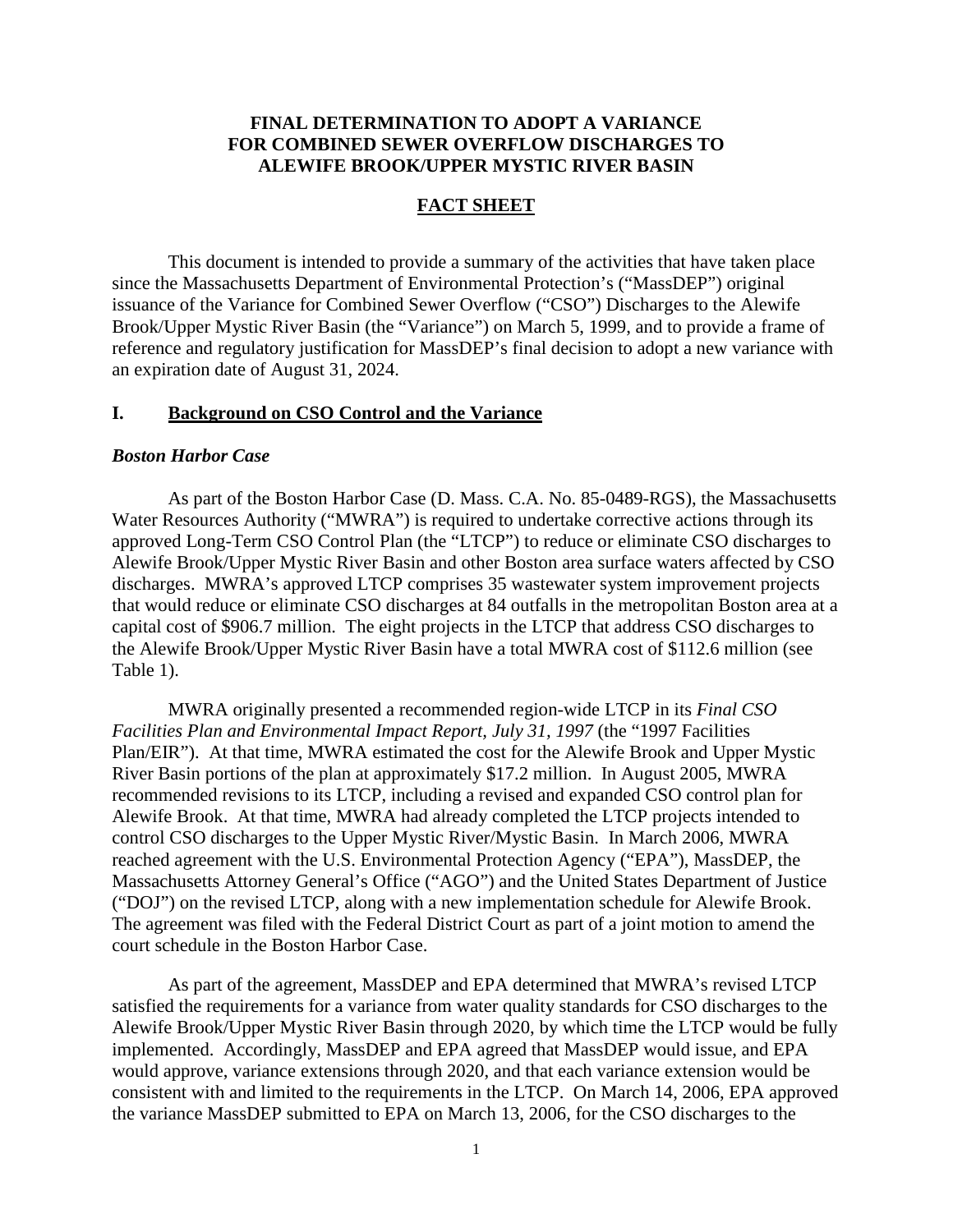Alewife Brook/Upper Mystic River and the Lower Charles River Basin. EPA's action approved triennial reissuance of the variances through the year 2020, subject to conditions specified in EPA's March 14, 2006 letter. To ensure that those conditions are satisfied, EPA also has reviewed and taken a separate approval action on each triennial reissuance of the variances through 2020. EPA's most recent approval of the variances for the CSO discharges occurred on April 17, 2019.

| Project                                                                                                                                    | Purpose                                                                                                                                   | Receiving Water                   | Completed | Cost <sup>(1)</sup><br>(million\$) |  |
|--------------------------------------------------------------------------------------------------------------------------------------------|-------------------------------------------------------------------------------------------------------------------------------------------|-----------------------------------|-----------|------------------------------------|--|
| Somerville Baffle Manhole<br>Separation <sup>(2)</sup>                                                                                     | Remove stormwater from the sewer<br>system; eliminate CSO at outfalls<br>SOM001, SOM006 and SOM007.                                       | Mystic Basin and<br>Alewife Brook | 1996      | 0.4                                |  |
| Somerville-Marginal CSO<br><b>Facility Upgrade</b>                                                                                         | Improve disinfection; add dechlorination<br><b>Mystic Basin</b>                                                                           |                                   | 2000      | 4.0                                |  |
| <b>CAM004 Stormwater Outfall</b><br>and Wetland Basin <sup>(3)</sup>                                                                       | Convey stormwater flows to wetland<br>system for attenuation and treatment.                                                               |                                   | 2013      |                                    |  |
| CAM004 Sewer Separation <sup>(3)</sup>                                                                                                     | Remove large quantities of stormwater<br>from the sewer system; eliminate CSO at<br>Outfall CAM004.                                       |                                   | 2015      |                                    |  |
| CAM400 Manhole Separation <sup>(3)</sup>                                                                                                   | Remove stormwater from the sewer<br>system; eliminate CSO at Outfall<br>CAM400.                                                           |                                   | 2011      | 103.7                              |  |
| <b>Interceptor Connection Relief</b><br>and Floatables Control at<br>CAM002 and CAM401B and<br>Floatables Control at CAM001 <sup>(3)</sup> | Upgrade connections between Cambridge<br>and MWRA systems to provide relief;<br>add floatables control.                                   | Alewife Brook                     | 2010      |                                    |  |
| Interconnection Relief and<br>Floatables Control at Outfall<br>SOM01A                                                                      | Upgrade connection and provide<br>floatables control.                                                                                     |                                   | 2013      | 0.4                                |  |
| Control Gate/Floatables Control<br>at Outfall MWR003 and MWRA<br>Rindge Avenue Siphon Relief                                               | Optimize hydraulic conveyance;<br>minimize overflows while controlling<br>system flooding in large storms; provide<br>floatables control. |                                   | 2015      | 4.1                                |  |
| <b>Total</b>                                                                                                                               |                                                                                                                                           |                                   |           |                                    |  |

**Table 1: MWRA Long-Term CSO Control Plan for Alewife Brook/Upper Mystic River Basin**

(1) MWRA cost, only; from Proposed FY17 Capital Improvement Program. Total MWRA and City of Cambridge cost for design and construction of the Alewife Brook/Upper Mystic River Basin CSO projects totals more than \$200 million.

(2) Implemented by City of Somerville with MWRA funding.<br>(3) Implemented by City of Combridge with MWDA funding.

Implemented by City of Cambridge with MWRA funding.

 In April 2006, the Court allowed the joint motion and issued an Order with a new schedule. Under the Order, MWRA has until the year 2020 to complete the remaining CSO work and a subsequent post-construction monitoring program and CSO Performance Assessment to verify that the long-term CSO control goals are achieved. In addition, the United States and MWRA agreed to withdraw the February 27, 1987 *Stipulation of the United States and the Massachusetts Water Resources Authority on Responsibility and Legal Liability for Combined Sewer Overflows* and replace it with a Second Stipulation that requires MWRA to implement the CSO requirements set forth in the court schedule and to meet the levels of control described in the revised LTCP.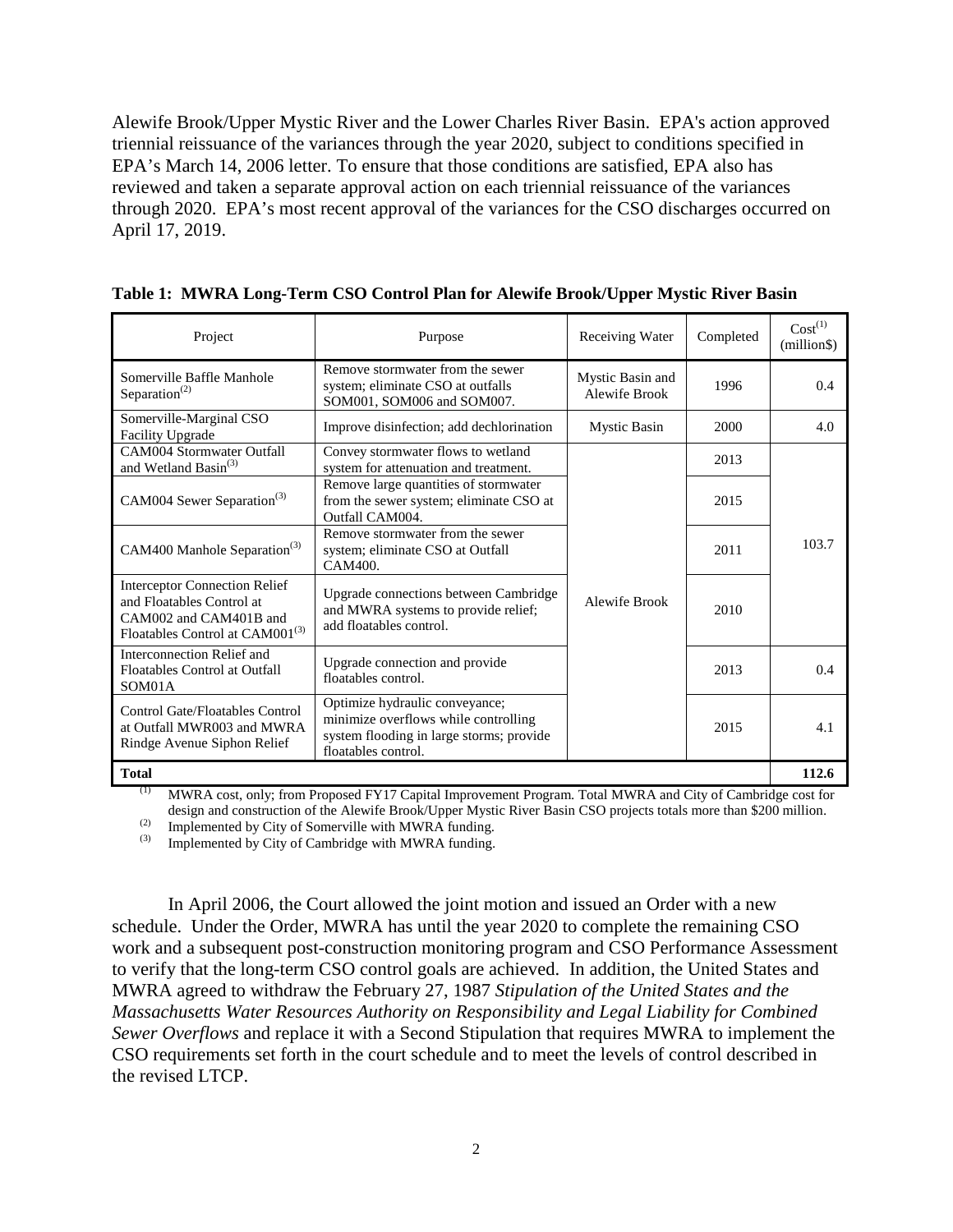In December 2015, MWRA, with support from its member communities with permitted CSO outfalls, completed construction of the last of the 35 projects in the LTCP, in compliance with the respective project completion milestones in the court schedule. All of the projects are functioning for environmental benefit. The projects completed in 2015 included two of the eight projects benefitting Alewife Brook: Automated Gate and Floatables Control at Outfall MWR003 and MWRA Rindge Avenue Siphon Relief, which MWRA completed in October 2015, and CAM004 Sewer Separation, which the City of Cambridge completed in December 2015. More information about MWRA's LTCP, including descriptions of the 35 projects and the benefits for each receiving water segment, is presented in MWRA's *CSO Annual Progress Report 2015*, March 2016, at: http://www.mwra.com/annual/csoar/2015/2015csoar-r4.pdf.

 MWRA, on June 4, 2019, filed a request with the Court to extend the deadline for submittal of the CSO Assessment to December 31, 2021, and also informed the Court that MWRA has requested a new five year CSO Variance for the Alewife Brook/Upper Mystic watershed.

### *Level of CSO Control*

1

The seven Alewife Brook CSO projects, together with the earlier CSO control actions mentioned above, have resulted in closure of several CSO outfalls (see Figure 1) and are predicted to reduce CSO discharges to the Alewife Brook from 63 activations and 50 million gallons volume in the Typical Year<sup>1</sup> in 1997 to 7 activations and 7.3 million gallons, an 85 percent reduction by volume. MWRA's hydraulic model and water quality model simulations predicted that the recommended control levels will bring CSO discharges into compliance with Class B (fishable/swimmable) water quality criteria 98.5 percent of the time. Levels of CSO control at outfalls on the Alewife Brook for baseline (1997), current conditions (2017) and revised recommended plan (LTCP - 2020) conditions are shown in Table 2.

 $<sup>1</sup>$  "Typical Year" rainfall has been the basis for development, recommendation and approval of MWRA's LTCP, the establishment of the federal</sup> court mandated levels of control, and the assessment of system performance toward attainment of the LTCP levels of control. The Typical Year was developed from 40 years of rainfall records (1949-1987, plus 1992), and it includes 93 storms with a total precipitation of 46.8 inches.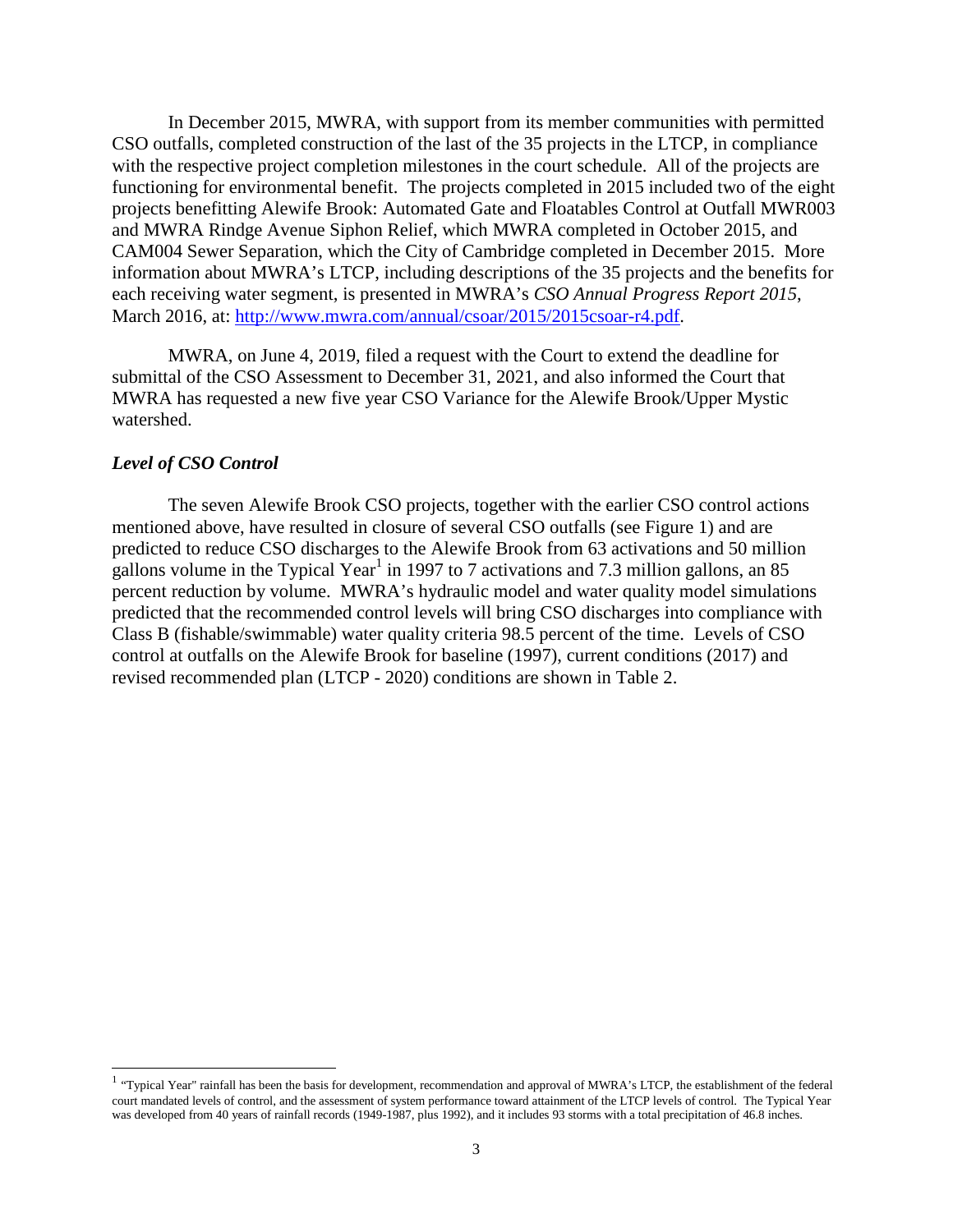

*Figure 1: Alewife Brook and Mystic River CSO Outfalls and Projects* 

# **Table 2: CSO Discharges at Alewife Brook/Upper Mystic River Outfalls in the Typical Year**

| Outfall                     | Baseline Condition <sup>(1)</sup> |                | Current Conditions <sup><math>(2)</math></sup> |                | Long-term CSO<br>Control Plan <sup>(3)</sup> |                |
|-----------------------------|-----------------------------------|----------------|------------------------------------------------|----------------|----------------------------------------------|----------------|
|                             | Activations                       | Volume<br>(MG) | Activations                                    | Volume<br>(MG) | Activations                                  | Volume<br>(MG) |
| <b>CAM001</b>               | 1                                 | 0.01           | 1                                              | 0.02           | 5                                            | 0.19           |
| <b>CAM002</b>               | 7                                 | 1.57           | 1                                              | 0.21           | 4                                            | 0.69           |
| <b>MWR003</b>               |                                   | 0.06           | $\overline{2}$                                 | 0.38           | 5                                            | 0.98           |
| <b>CAM004</b>               | 63                                | 24.10          | Eliminated                                     |                | Eliminated                                   |                |
| <b>CAM400</b>               | 10                                | 0.80           | Eliminated                                     |                | Eliminated                                   |                |
| CAM401A                     | $\overline{7}$                    | 2.74           | $\overline{2}$                                 | 0.44           | 5                                            | 1.61           |
| CAM401B                     | 25                                | 10.50          | $\overline{2}$                                 | 0.18           | 7                                            | 2.15           |
| SOM01A                      | 10                                | 9.89           | 5                                              | 3.90           | 3                                            | 1.67           |
| <b>SOM001</b>               | Eliminated                        |                | Eliminated                                     |                | Eliminated                                   |                |
| SOM002A                     | Eliminated                        |                | Eliminated                                     |                | Eliminated                                   |                |
| SOM003                      | Eliminated                        |                | Eliminated                                     |                | Eliminated                                   |                |
| <b>SOM004</b>               | Eliminated                        |                | Eliminated                                     |                | Eliminated                                   |                |
| <b>Total Alewife</b>        | 63                                | 49.70          | 5                                              | 5.12           | 7                                            | 7.29           |
| SOM007A/<br>$MWR205A^{(4)}$ | 11                                | 6.72           | $\overline{2}$                                 | 1.82           | 3                                            | 3.48           |
| <b>SOM007</b>               | $\overline{2}$                    | 0.04           | Eliminated                                     |                | Eliminated                                   |                |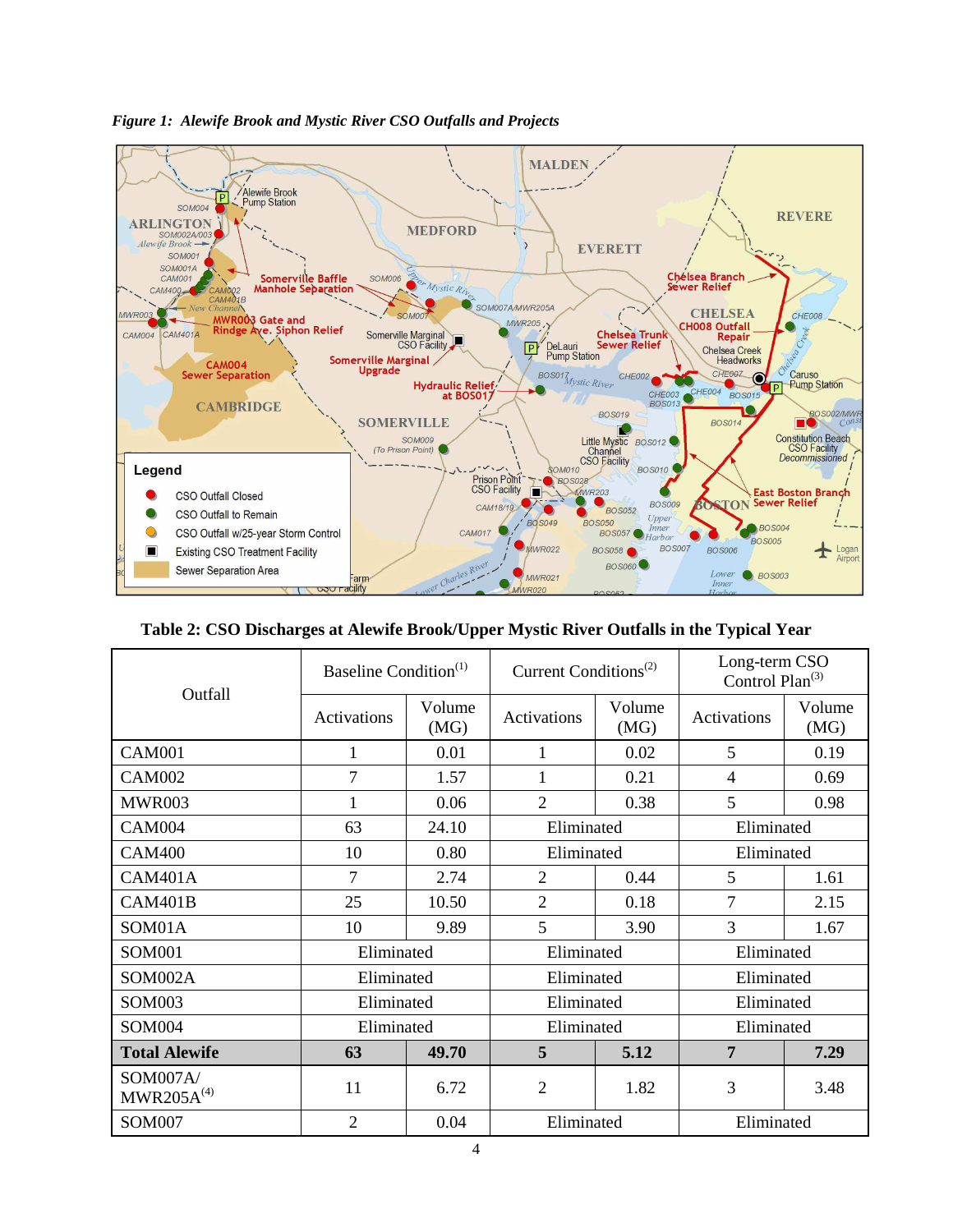|     | <b>Total Upper Mystic</b>                                                                                                 |  | 6.76 |  | 1.82 |  | 3.48 |
|-----|---------------------------------------------------------------------------------------------------------------------------|--|------|--|------|--|------|
| (1) | From the April 2001 Notice of Project Change (NPC).                                                                       |  |      |  |      |  |      |
| (2) | From recent MWRA modeling of 2017 end-of-year system conditions in the Typical Year. The Model is currently               |  |      |  |      |  |      |
|     | undergoing recalibration.                                                                                                 |  |      |  |      |  |      |
| (3) | These are the required levels of control. Higher level of control may be achieved at certain outfalls.                    |  |      |  |      |  |      |
| (4) | Includes portion of flow treated at Somerville Marginal facility and separate stormwater entering the Somerville Marginal |  |      |  |      |  |      |
|     | Conduit (outfall) downstream of the facility.                                                                             |  |      |  |      |  |      |

## *Cost of the Long-term CSO Control Plan*

 The cost of the Alewife Brook/Upper Mystic River CSO control plan was \$112.6 million, which includes the design and construction costs incurred by MWRA to implement some of the CSO projects and the funds MWRA provided to the Cities of Cambridge and Somerville for the eligible costs of implementing certain projects, identified in Table 1, pursuant to the Memorandum of Understanding and Financial Assistance Agreement for the Implementation of CSO Control Projects between MWRA and Cambridge. In addition, the City of Cambridge spent a total of approximately \$90 million more for CSO related work and for other work, such as non-CSO related infrastructure and street improvements, that Cambridge determined was necessary to include with construction of the major CSO related storm drain and sewer improvements in city streets.

### *Other Priorities to Ensure Continued Progress*

 Further water quality improvements in the Alewife Brook/Upper Mystic River watershed will also rely on municipal efforts to locate and remove illegal wastewater discharges to storm drains, implement stormwater Best Management Practices, and address other stormwater impacts as they contribute to wet weather issues affecting these watersheds. MassDEP recognizes that progress is continuing to be made by the communities in these areas.

MassDEP also acknowledges the importance of proper operation, maintenance and rehabilitation of MWRA and community sewer and stormwater systems to assure optimized conditions for conveying wastewater flows through the system for treatment at Deer Island and improving stormwater quality. Sewer system repairs and cleaning, as well as optimized operation of the sewer system and facilities during wet weather, have resulted in improved conveyance capacities in a number of locations, removal of localized system flow constraints, and maximum use of in-system storage, all contributing to CSO reduction. Lastly, effective infiltration/inflow removal programs being implemented by MWRA and all of the member communities will be important to achieve and sustain CSO control benefits.

### **II. Water Quality Monitoring in the Alewife Brook and Mystic River**

MWRA has been monitoring water quality continuously in the Alewife Brook and the Mystic River since 1989. Studies include measurements of sewage indicator bacteria and nutrients, along with physical measures like dissolved oxygen, Secchi depth and pH. MWRA has submitted reports on the results annually during the full timeframe of the Variance. The reports (e.g., Wu D, Goodwin C. 2018. *Summary of CSO Receiving Water Quality Monitoring in Upper Mystic River/Alewife Brook and Charles River, 2017. Boston: Massachusetts Water*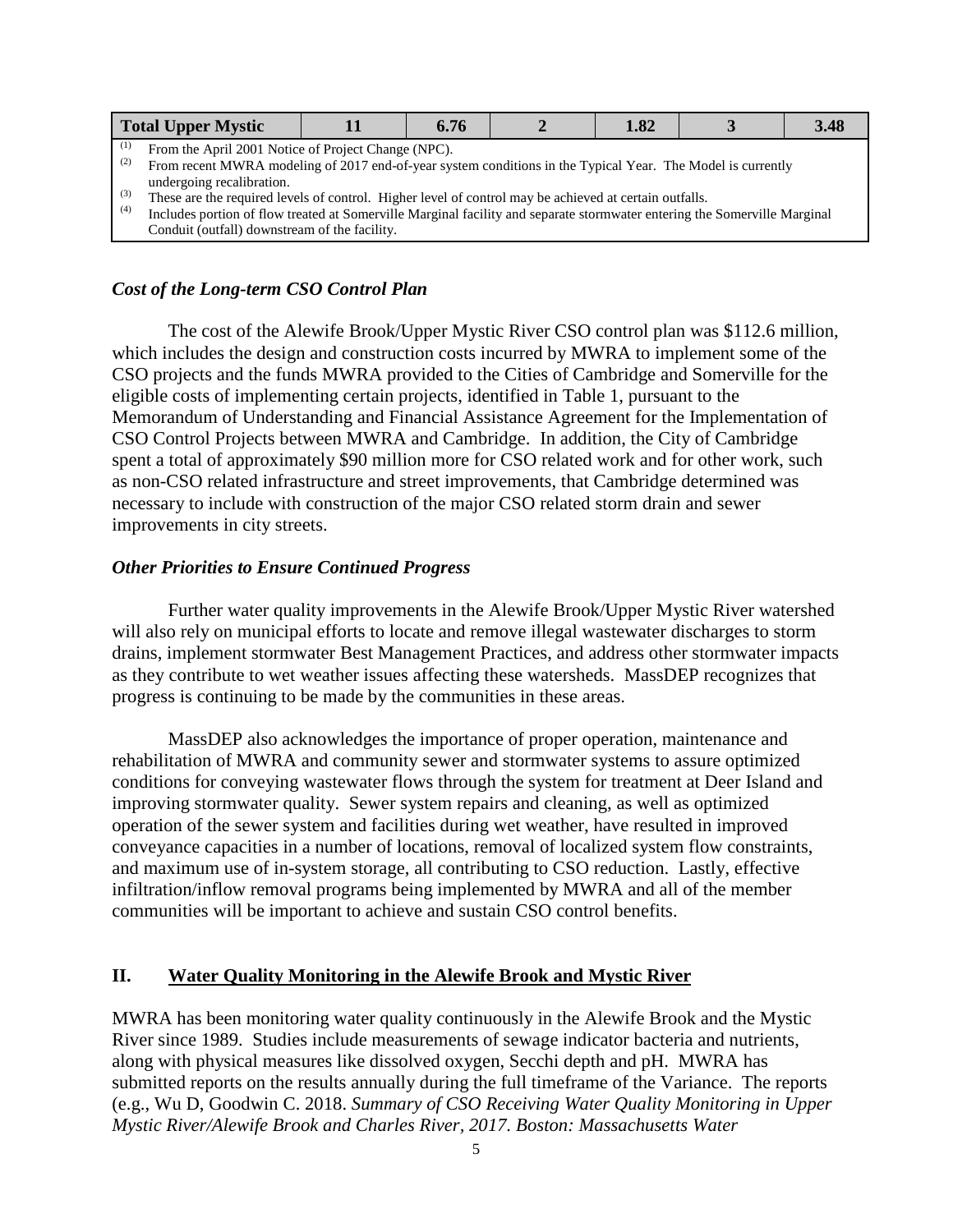*Resources Authority. Report 2018-03. 94 pp, plus appendices.*) are available at: http://www.mwra.state.ma.us/harbor/enquad/trlist.html.

Figure 2 shows the bacterial water quality in the Alewife Brook and the Mystic River. The Lower Mystic and Mystic River mouth had the best water quality, meeting water quality limits most of the time, with the majority of bacteria samples meeting the *Enterococcus* swimming limit in all weather conditions for 2012 through 2016, and 94% or more of the samples meeting standards in dry weather. While conditions worsen in heavy rain events, these rainfall conditions are relatively infrequent.

 Bacteria counts in Alewife Brook (prior to the completion of the major CSO work at the end of 2015) frequently fail to meet the *Enterococcus* swimming limits of 61 MPN/100mL in both dry and wet weather, and water quality is particularly poor after heavy rain. However, Alewife Brook's influence on downstream water quality conditions in the Mystic main stem is limited, with bacterial conditions downstream showing little influence downstream of the Alewife Brook confluence with the river.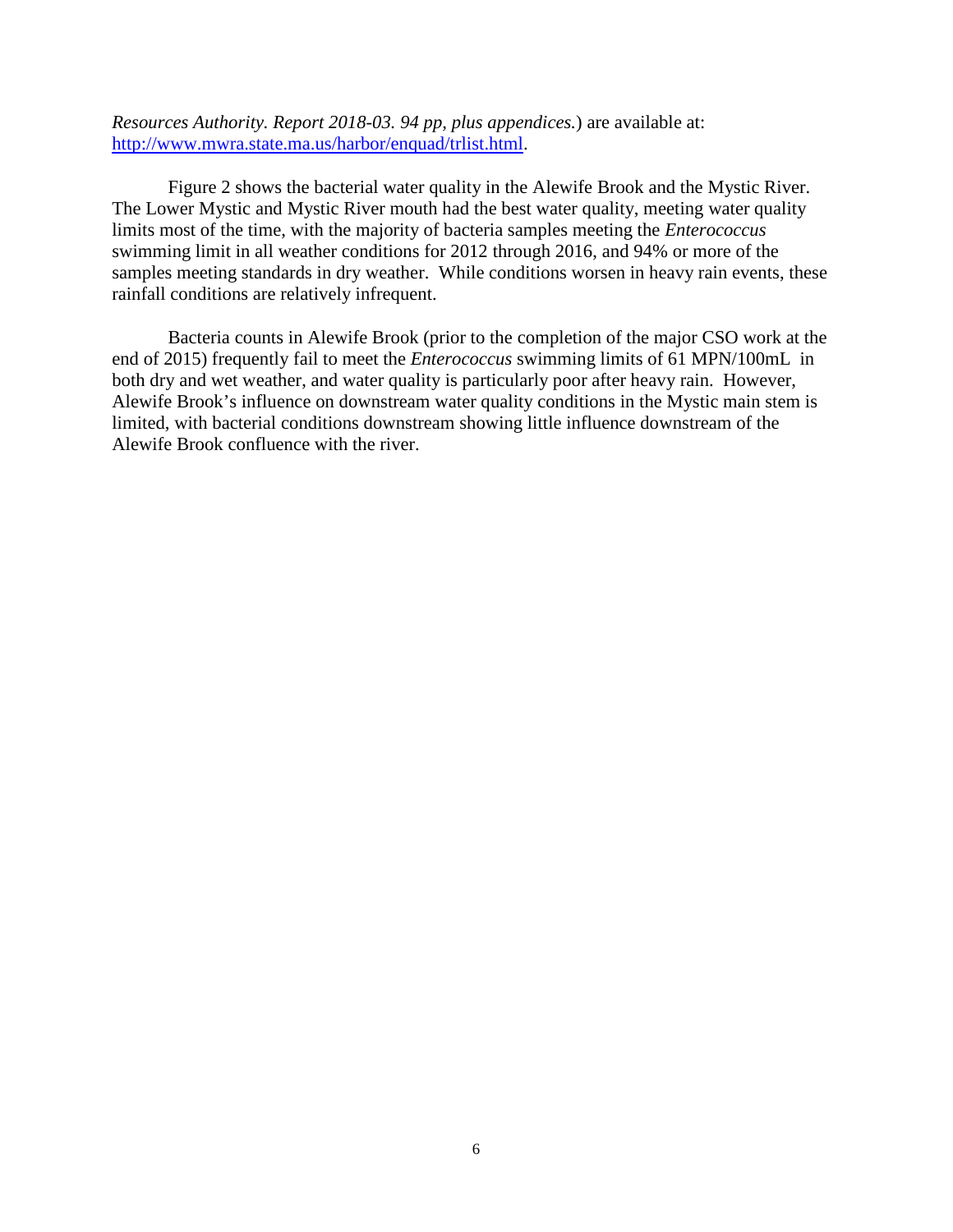#### **Figure 2: Change in Alewife Brook and Mystic River Water Quality**

Graphs show the percent of samples meeting the Enterococcus bacteria limit for swimming, by river reach and weather condition.



Dots are MWRA sampling locations. State swimming standards for Enterococcus single sample limits are 104 cfu/100 mL for marine waters, and 61 cfu/100 mL in freshwater. Rainfall: Heavy Rain is at least 0.5 inches of rain in previous 48 hours; Light Rain is between 0.1 and 0.5 inches of rainfall in previous 48 hours. 2012 - 2016 period is considered current conditions, following substantial completion of infrastructure improvements. Data from intervening years (2000 - 2011) are excluded.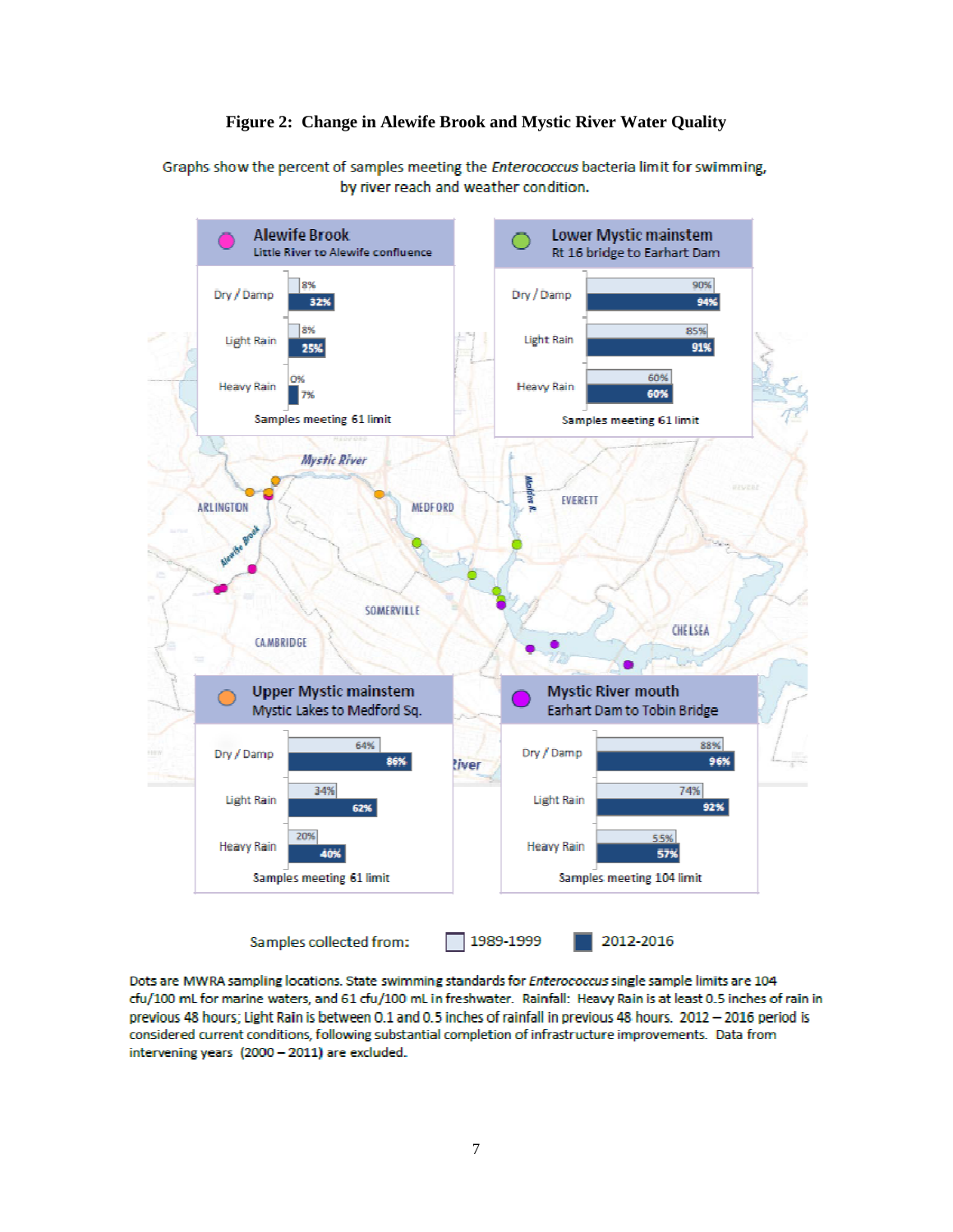During the course of the proposed Variance, MWRA will be conducting enhanced CSO/receiving water monitoring, and in turn, developing an updated receiving water model, which will provide detailed information on the impacts of the remaining CSO discharges on water quality in the Alewife Brook/Upper Mystic River watershed. The information will also distinguish impacts from both CSO and non-CSO sources in this receiving water segment.

#### **III. Variance History**

A three-year Variance for CSO discharges to the Alewife Brook/Upper Mystic River Basin was initially issued by MassDEP on March 5, 1999. The Variance is a short-term modification of the Water Quality Standards issued by MassDEP subject to approval by EPA. The Variance allowed limited CSO discharges from the outfalls along the Alewife Brook/Upper Mystic River permitted to MWRA and the cities of Cambridge and Somerville, subject to specific conditions. During wet weather events where the limited CSO discharges are authorized, Class B requirements at 314 CMR 4.05(3)(b) for bacteria, solids, color and turbidity, and taste and odor may not be met. Other standards and criteria of the receiving waters' Class B designation are unaffected and have remained in force. The Variance was reissued in 2003 and was approved by EPA. As noted above, MassDEP issued the Variance currently in effect for CSO discharges to the Alewife Brook/Upper Mystic River Basin on March 13, 2006. EPA approved the Variance on March 14, 2006 as well as the triennial reissuance of the variance through the year 2020, subject to conditions specified in EPA's March 14, 2006 letter. MassDEP has reissued, and EPA has approved, the variance every three years, re-affirming during each reevaluation that the conditions on which its 2006 approval were based remain in effect.

 The current Variance expires August 31, 2019. Conditions in the current Variance require MWRA, Cambridge and the City of Somerville to continue to implement the CSO Nine Minimum Controls, monitor CSO discharges, report annually on the frequency and volume of CSO discharges to these receiving waters, provide public notice for CSO activations, and respond to any MassDEP comments or questions related to system conditions and CSO control. The current Variance also requires MWRA to continue to conduct water quality monitoring in the Alewife Brook and Upper Mystic River.

Water quality data collection and water quality characterization by the Mystic River Watershed Association, MWRA and others has continued, and the implementation, including construction and operational start-up, of MWRA's 35 LTCP projects is now complete. Over the past three decades, MWRA has achieved more than 180 discrete federal court schedule milestones related to CSO control. One schedule milestone remains: completion of the postconstruction monitoring program and CSO Performance Assessment and submission of a related report verifying attainment of the long-term levels of control in MWRA's approved LTCP that was to have been completed by December 2020. MWRA is undertaking the CSO Performance Assessment at this time. As noted above, MWRA has recently requested additional time to complete the CSO Performance Assessment Report.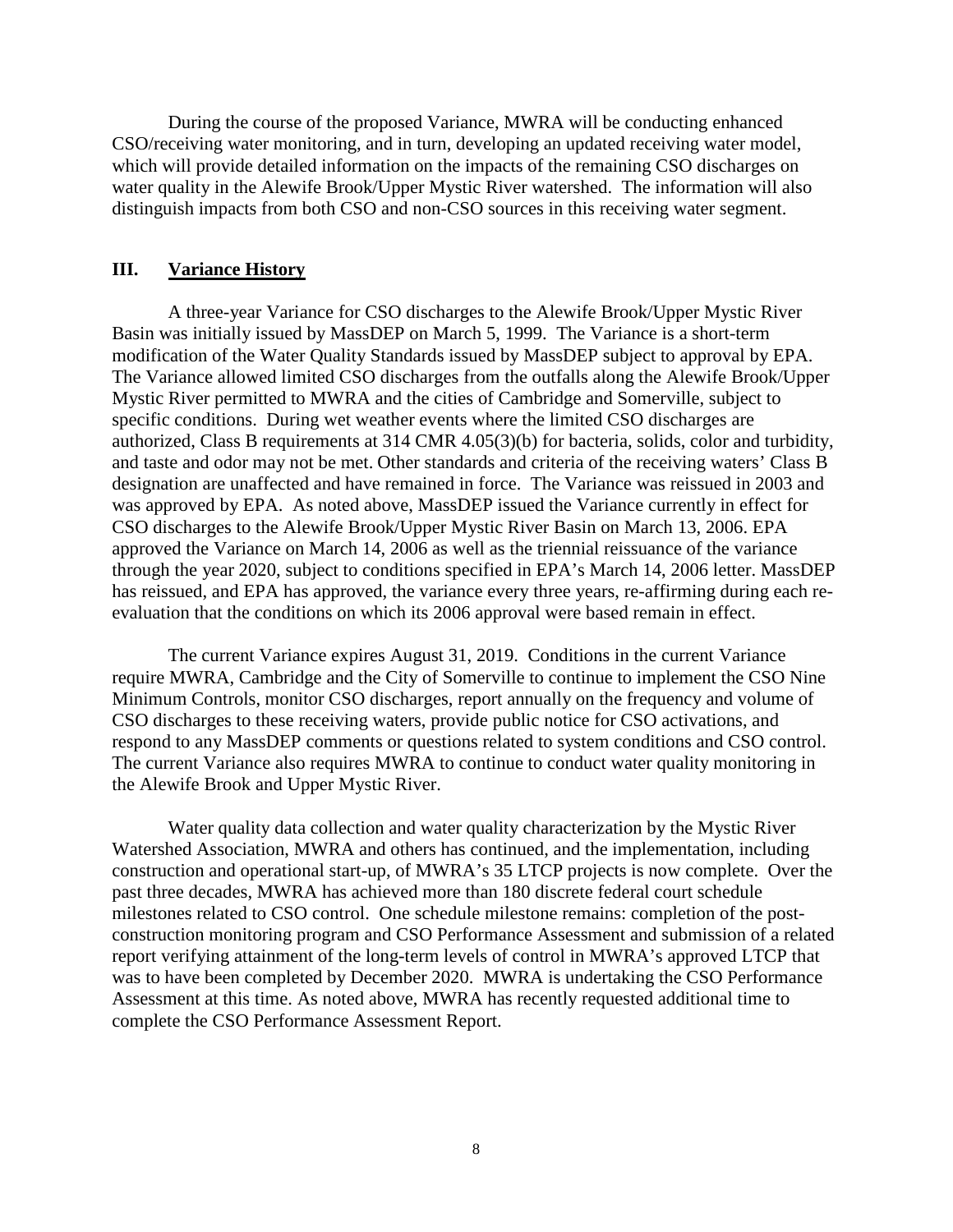### **IV. Request for New Variance**

 As part of the agreement on the LTCP reached in March 2006 among EPA, MassDEP, the Massachusetts Attorney General's Office, the United States Department of Justice and MWRA, MWRA requested that the Variance for the Alewife Brook/Upper Mystic River Basin be reissued through 2020 when MWRA must complete the region-wide LTCP and subsequent monitoring to verify that the long-term CSO control goals are achieved. MWRA based this request on the work that was then completed to achieve a high level of CSO control at certain outfalls, the expectation for significant CSO control and water quality improvement with the remaining CSO projects in the Alewife Brook CSO control plan, and the desire to provide a level of financial certainty and stability for its ratepayers.

 During this time, MassDEP and EPA determined that MWRA's LTCP satisfied the requirements in effect at that time for a variance from water quality standards for CSO discharges to the Alewife Brook/Upper Mystic River Basin through 2020. As part of this determination, MassDEP and EPA agreed that MassDEP would issue and EPA would approve five consecutive extensions on no more than a three-year duration each through 2020, which would be consistent with and limited to the requirements in MWRA's LTCP.

 On May 14, 2019, MWRA submitted a written request to MassDEP for a CSO Variance in the Alewife Brook/Upper Mystic River for five years to August 31, 2024. MWRA has indicated that such time is needed to complete the CSO Assessment work, which includes both quantification of CSO activations and volumes, and associated water quality assessment of the receiving water impacts of the remaining CSO discharges. The additional time is also needed for MWRA and the cities of Cambridge and Somerville to complete updated CSO control plans and affordability analyses upon which MassDEP will be able to base the receiving water quality standards determinations. Finally, MassDEP will also use this time to determine what additional reductions in CSO events can be attained beyond 2024, if any, and evaluate whether a future water quality standard variance or change to the designated use may be warranted for these waters.

## **V. Regulatory Requirements**

EPA regulations at 40 CFR 131.14, adopted in 2015, and MassDEP regulations at 314 CMR 4.03(4), establish the currently applicable regulatory requirements for issuing water quality standards variances. Use of variances for CSO discharges is also discussed in detail in MassDEP's *Guidance for Abatement of Pollution from CSO Discharges* (August 11, 1997), and EPA's *Guidance: Coordinating CSO Long-Term Planning with Water Quality Standards Reviews* (July 31, 2001).

### *Substantial and Widespread Social and Economic Impact*

Water Quality Standard (WQS) Variances must be supported by at least one of six factors common to both EPA and MassDEP regulations. The following is included as one of these factors, in both 40 CFR  $131.10(g)(6)$  and 314 CMR  $4.03(4)(f)$ :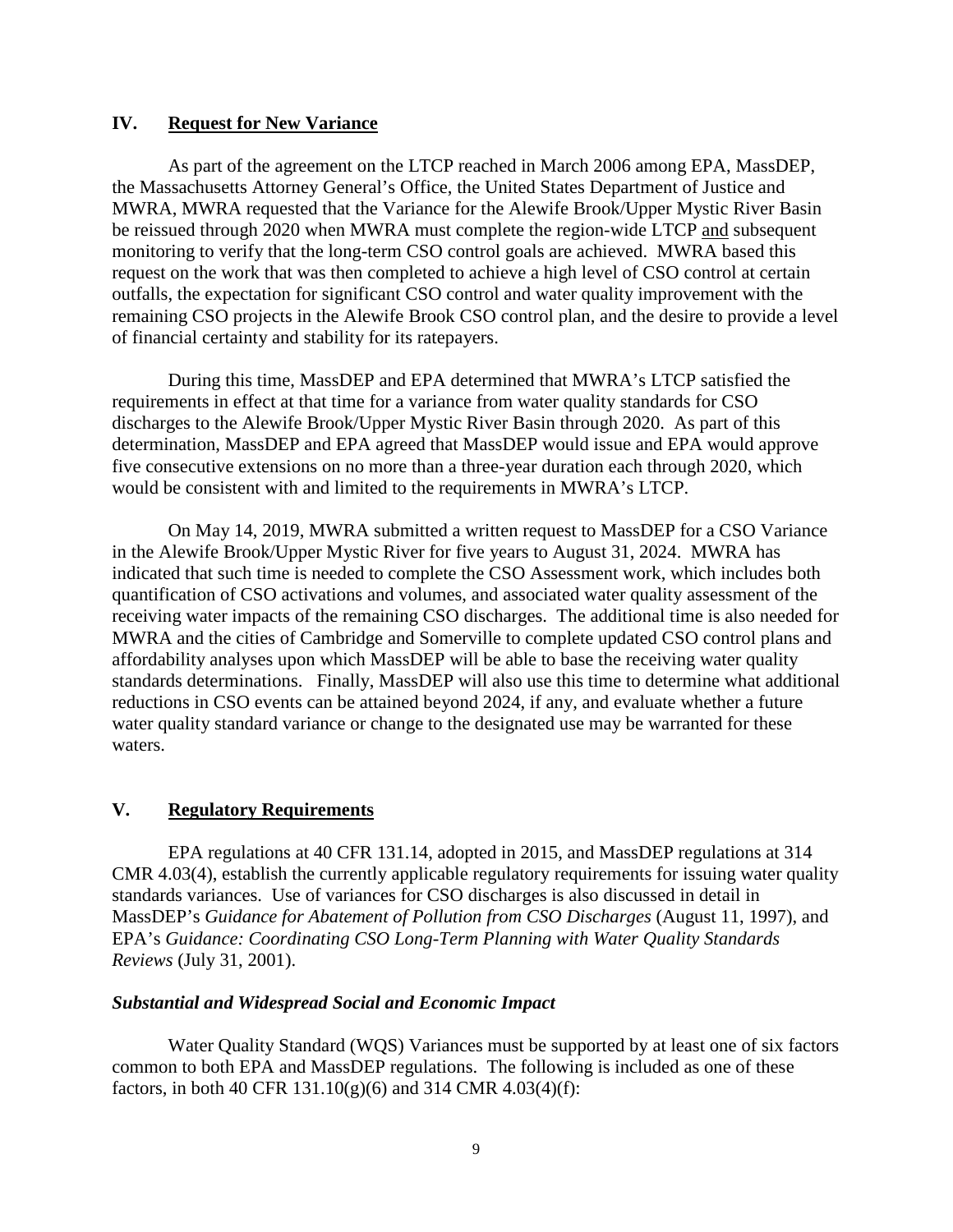*"Controls more stringent than those required by sections 301(b) and 306 of the Act would result in substantial and widespread economic and social impact."* 

On May 24, 2019, MWRA submitted an economic analysis to MassDEP, documenting an estimated cost of \$18.6 billion to completely eliminate CSO discharges. Based on the information provided by MWRA, MassDEP has determined that proceeding at this time with controls necessary to eliminate CSO discharges would result in substantial and widespread social and economic impact per 40 CFR  $131.14(g)(6)$  and  $131.10(g)(6)$  and MassDEP regulations at 314 CMR 4.03(4)(f). The determination to issue a CSO Variance is further supported by EPA's 1994 *Combined Sewer Overflow (CSO) Control Policy*:

*"A water quality standard variance may be appropriate in limited circumstances on CSO-impacted waters where the State is uncertain as to whether a standard can be attained and time is needed for the State to conduct additional analyses on the attainability of the standard."* 

Accordingly, MassDEP has determined that a new CSO WQS Variance is appropriate at this time. Issuance of this proposed Variance in the Alewife Brook/Upper Mystic River watershed is consistent with both MassDEP's and EPA's WQS variance regulations noted above, which allow for subsequent variances provided that all conditions of EPA's variance regulations at 40 CFR 131.14 are met.

MassDEP also notes that the requirements in the proposed CSO Variance specifically include developing updated CSO control plans, which encompass an assessment of a full range of higher levels of CSO control, as well as a rigorous financial capability analysis, both of which will be central to regulatory determinations on a final water quality standard.

#### *Highest Attainable Condition*

Federal regulations at 40 CFR 131.14(b)(1)(ii) also establish that the requirements applicable over the term of a variance must represent the "highest attainable condition" of the waterbody segment. For discharger(s)-specific WQS variances,  $40 \text{ CFR } 131.14(b)(1)(ii)(A)$ provides that the "highest attainable condition" must be quantified as one of the following:

- *(1) The highest attainable interim criterion; or*
- *(2) The interim effluent condition that reflects the greatest pollutant reduction achievable; or*
- *(3) If no additional feasible pollutant control technology can be identified, the interim criterion or interim effluent condition that reflects the greatest pollutant reduction achievable with the pollutant control technologies installed at the time the State adopts the WQS variance, and the adoption and implementation of a Pollutant Minimization Program.*

For this proposed Variance, MassDEP has incorporated conditions in the Variance which require not only implementation of the Nine Minimum Controls, but also additional system optimization measures which collectively will further minimize CSO discharges and their water quality impacts. MassDEP has conducted a review of the past CSO facilities planning documents